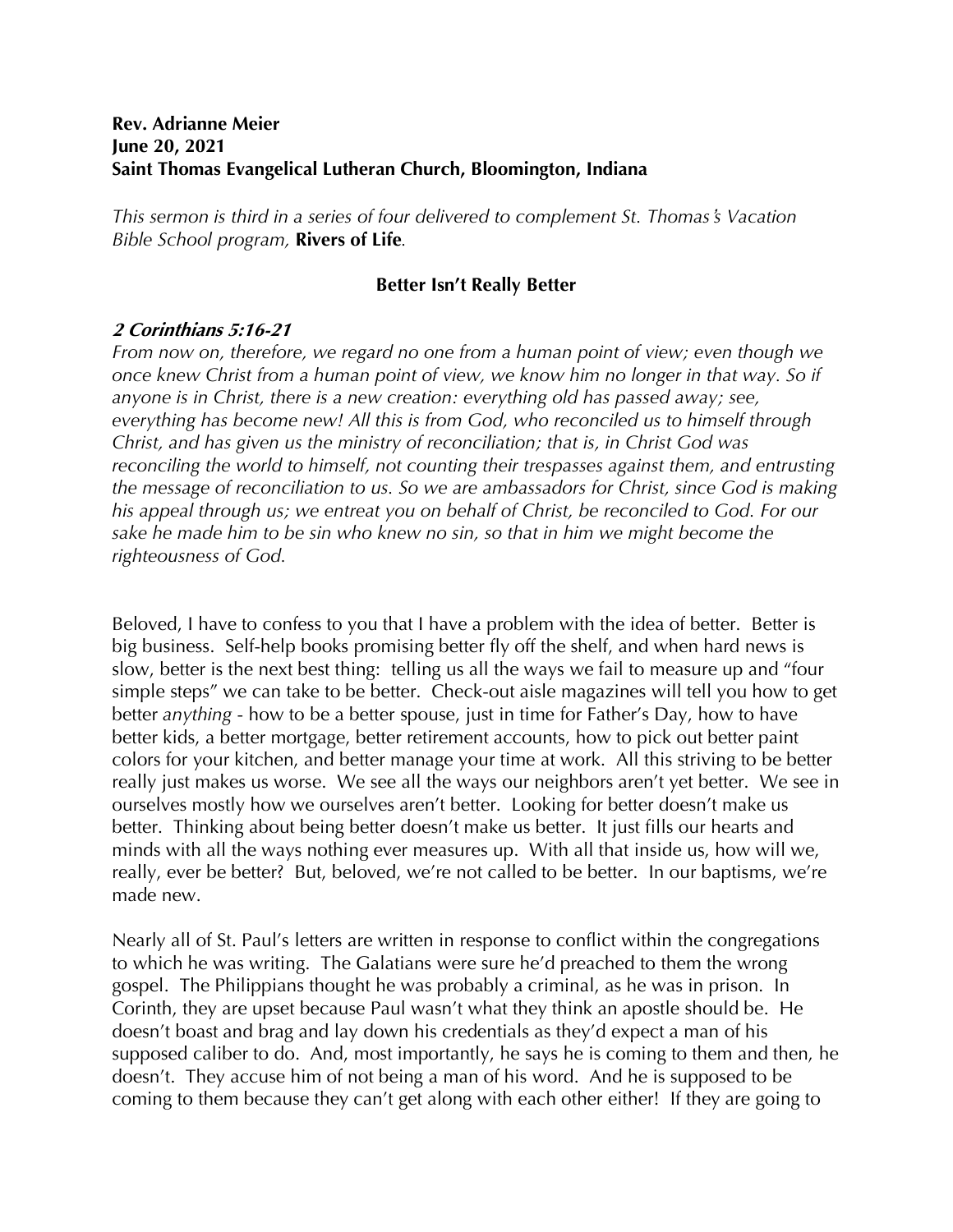trust his answers to their great many questions about what it means to be a Christian community, first, he's going to have to earn their trust.

I think most leaders get Paul's conundrum here. Everyone has an idea about what a CEO, a President, a Manager, a Head of Whatever, ought to look like. The best advice I every received was to have your own image of the kind of leader you are. Or you'll be swayed by everyone else's view of you. In a previous congregation, everything was in a binder when I was leading and I actually had an image of myself printed out. My image for myself is this: "Unlikely tour guide of the kin-dom of God." That's actually the heart of Paul's argument today. He tells the Corinthians that his goal as a leader and as a Christian is to be new creation. To be who he already is in Christ. And he starts by saying, I may not look like what you think a leader looks like. You're looking at me from a human point of view.

Think about how that worked when we looked at Christ that way. Sometimes, Jesus looks like a fool - he loves the outsider until the insiders are jealous. He treats the least with the dignity denied them until those who believe themselves to be great humiliate him. He preaches love until hate kills him. But, in the light of the resurrection, how we view Christ is completely new! And why can't that be true of each other? And why can't that be true of us? We are in Christ, and so we are new creation. And you see, Beloved, all of this newness comes from God, not from other people, not from magazine racks, not from society. It comes from God.

Now, you might be thinking, this is great, but sometimes I really am broken. I really am coming up short. I really am wrong. I'm burn out or washed up, and to often I take it out on those I love. And you know what? Me, too. But here's the difference between being better and being new creation. Being better comes from outside of us, but being new comes from within us. It comes from our baptisms, when God descended upon us, maybe like a dove, saying, "This is my child. This is my beloved." Everything we might yet be or become comes from that. What kind of person are you? You are beloved child of God. You are new creation!

And here's the difference. Being better is about conforming to someone else's definition of us. Being new - being more and more who we already are in Christ - is the heart of reconciliation. Being new brings us back to our neighbors, brings us back to our communities, back to our society, so they, too, can be made new. Being new means loving like Jesus, means asking questions of society like Jesus. Being new means living for you neighbor, like Jesus.

Will this improve your life? Yes! Richard Rohr often says, "We do not think ourselves into new ways of being; we live ourselves into new ways of thinking." Will this make you better? Well, yes, if better means new creation, if better means more like who you already are in Christ, if better means making the world more like the kin-dom of God. Will this make you better? Well, yes, if it is what you keep at your heart. If this is how you discern your next step. Yes, this will be a path to something like better, if you keep this truth at